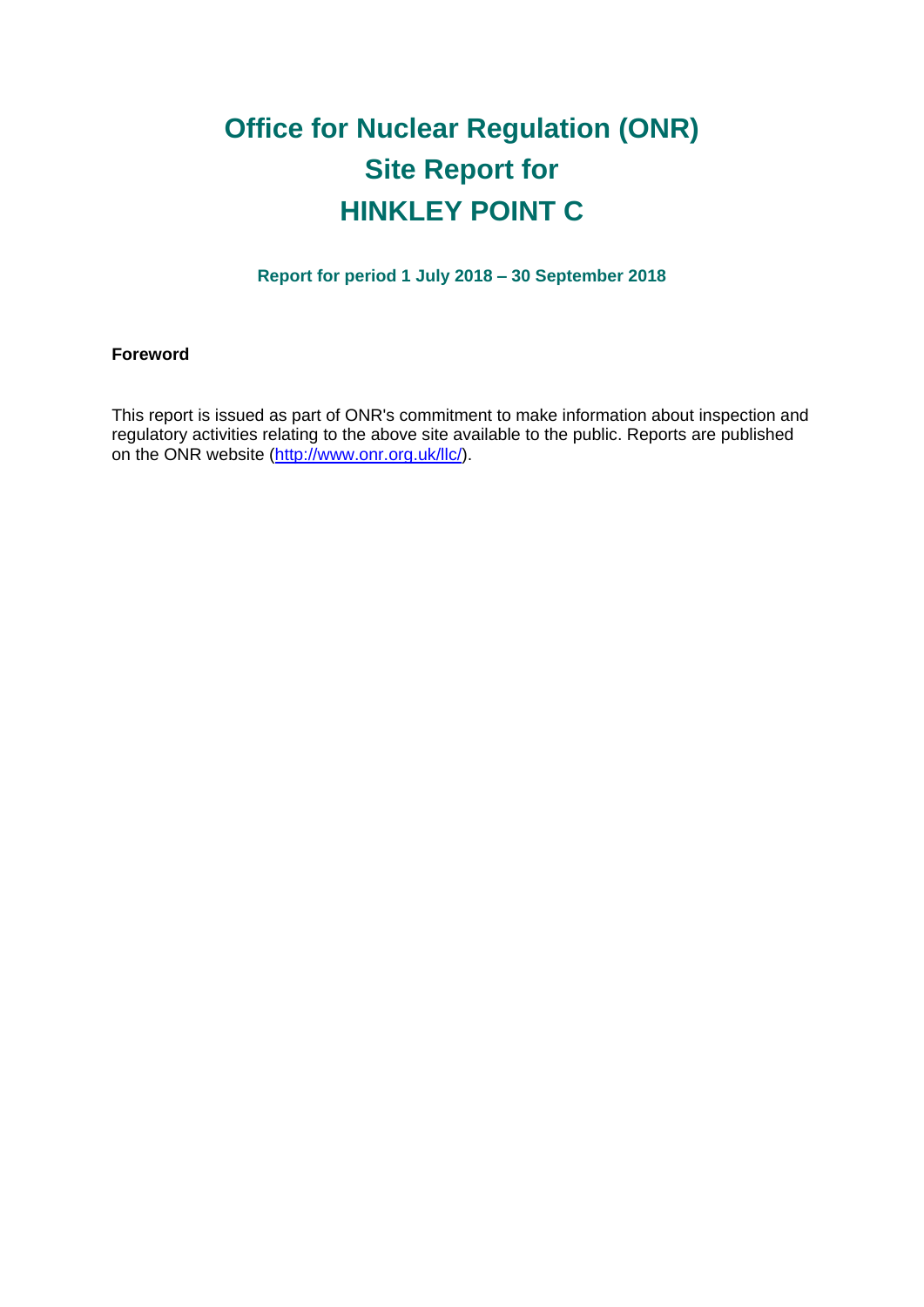# **TABLE OF CONTENTS**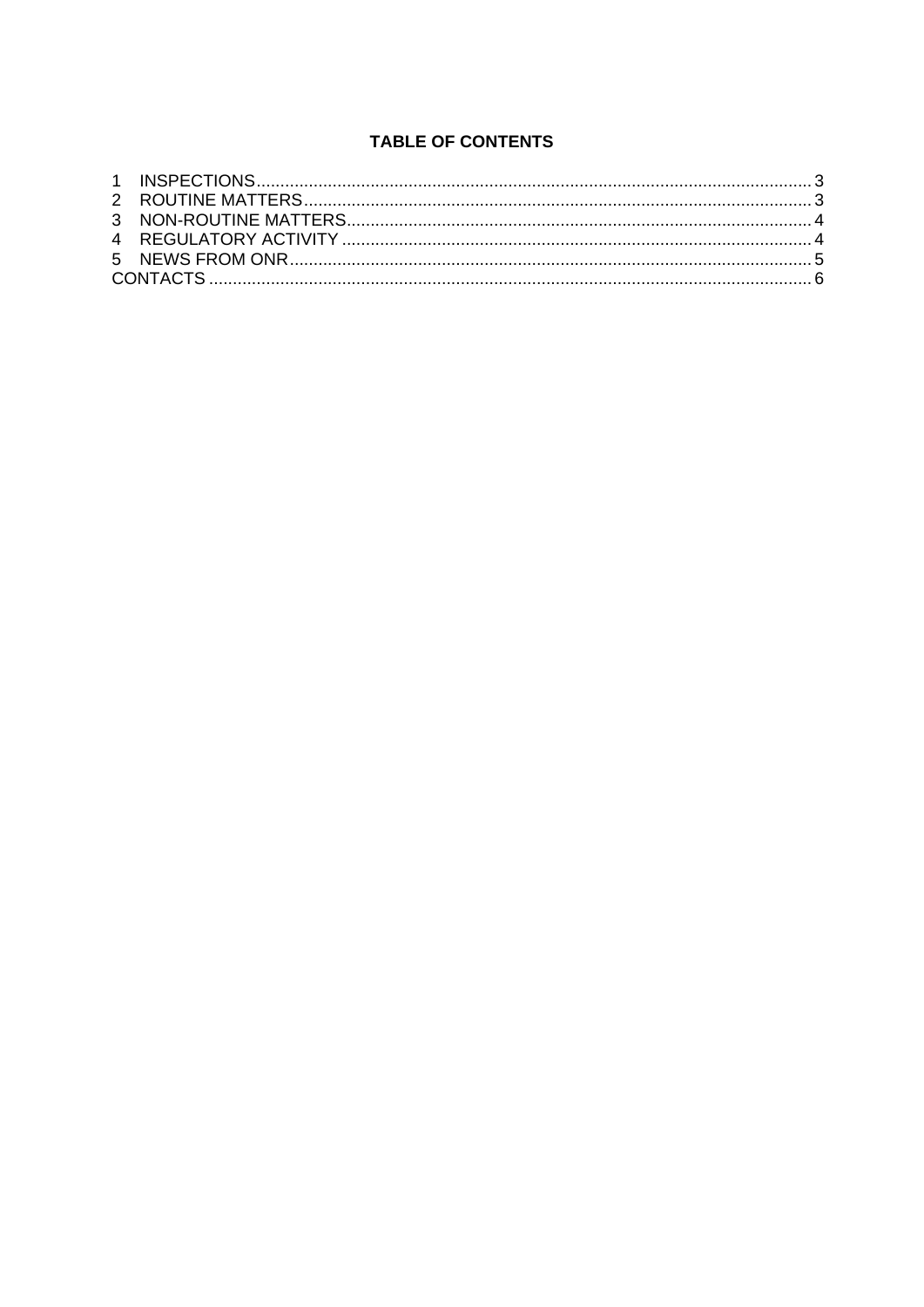## <span id="page-2-0"></span>**1 INSPECTIONS**

The ONR nominated site inspector and/or other ONR specialist inspectors including ONR warranted Health and Safety Executive Construction Division inspectors made inspections on the following dates during the quarter at the HPC construction site:

- $\blacksquare$  25 July 2018
- 6 August 2018
- $15 16$  August 2018
- 12 September 2018
- **27 September 2018**

## <span id="page-2-1"></span>**2 ROUTINE MATTERS**

#### **2.1 Inspections**

Inspections are undertaken as part of the process for monitoring compliance with:

- the conditions attached by ONR to the nuclear site licence granted under the Nuclear Installations Act 1965 (NIA65) (as amended);
- the Energy Act 2013;
- the Health and Safety at Work Act 1974 (HSWA74); and
- regulations made under HSWA74, for example the lonising Radiations Regulations 1999 (IRR99) and the Management of Health and Safety at Work Regulations 1999 (MHSWR99).
- the Regulatory Reform (Fire Safety) Order 2005
- the Nuclear Industries Security Regulations 2003

ONR has implemented a programme of intervention to:

- secure ONR's regulation of the construction and installation of two UK EPR $^{TM}$ reactor units by NNB GenCo (HPC) Ltd.;
- ensure that NNB GenCo (HPC) Ltd. is complying with its legal responsibilities;
- conduct theme focused interventions and cross-theme team inspections aimed at gathering evidence to form a judgement on the on-going development of NNB GenCo (HPC) Ltd.'s competence and capability and the effectiveness of its management arrangements for the controlling procurement, design and manufacture;
- to inform ONR's judgement on the adequacy of NNB GenCo (HPC) Ltd.'s site construction related compliance arrangements to support ONR's permissioning decisions in relation to start of pumping station construction and first nuclear island concrete.

In this period, routine site inspections at the Hinkley Point C construction site covering the following Licence Conditions (LCs) were performed:

- LC05 Consignment of nuclear matter
- $\blacksquare$  LC08 Warning notices
- $\blacksquare$  LC11 Emergency arrangements
- $\blacksquare$  LC17 Management systems
- LC19 Construction or installation of new plant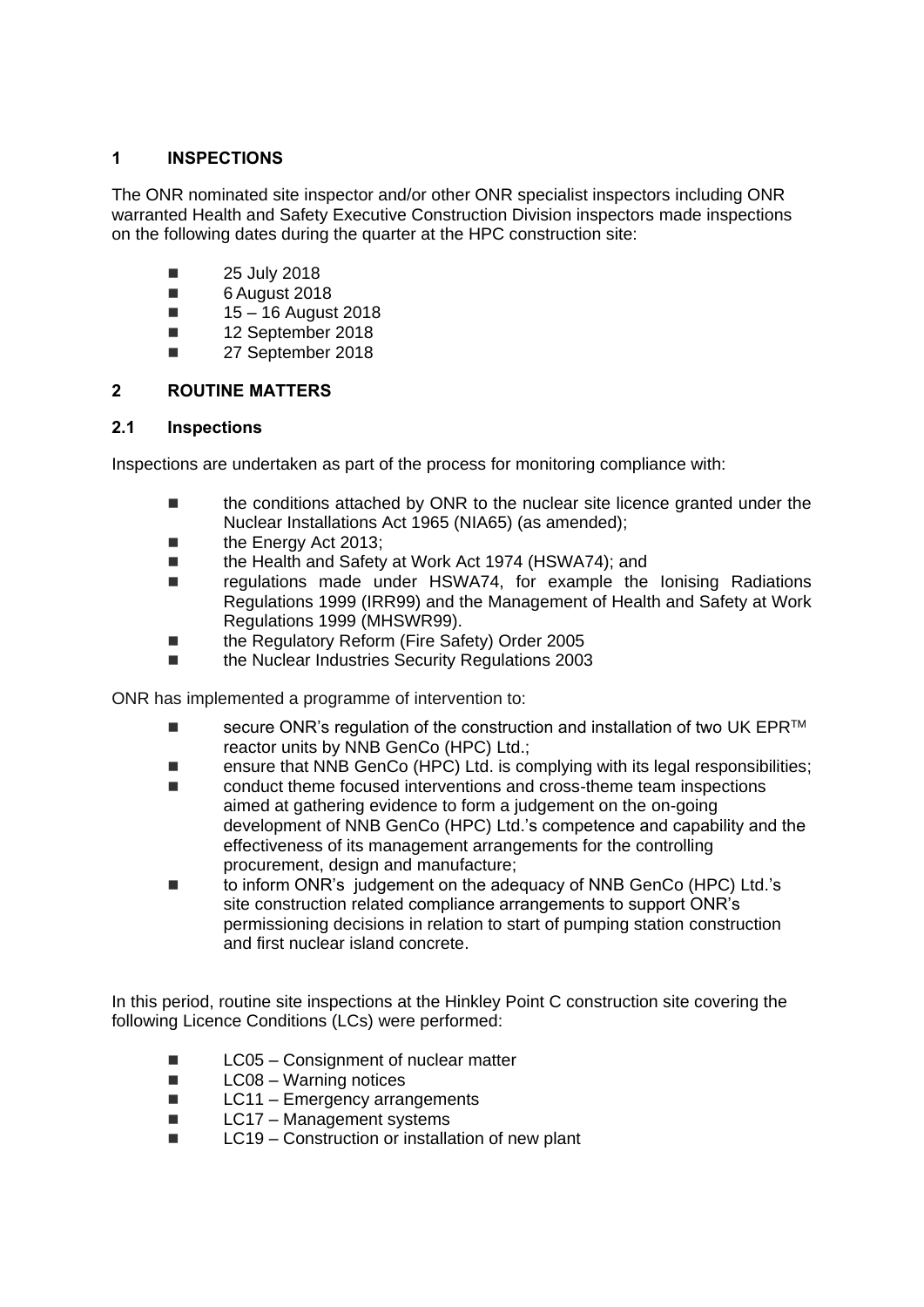As NNB GenCo (HPC) Ltd.'s construction activity increases at the HPC site, ONR's site interventions will include increasing focus on NNB's ability to adequately control construction at the HPC site in accordance with NNB GenCo (HPC) Ltd.'s justified design.

For all LCs under inspection ONR judged that NNB GenCo (HPC) had adequately implemented its licence compliance arrangements with only minor areas for improvement being identified.

ONR continues its engagement with the project via site visits and meetings at NNB GenCo (HPC)'s office locations across the following themes:

- Design and Safety Case
- **Example 20 Dragnizational Capability**
- Conventional Health and safety and fire safety
- Security

These inspections are providing ONR with valuable intelligence on the progress NNB GenCo (HPC) is making to continue developing its competence and capability to manage the design, procurement and construction of Hinkley Point C.

# <span id="page-3-0"></span>**3 NON-ROUTINE MATTERS**

Licensees are required to have arrangements to respond to non-routine matters and events. ONR inspectors judge the adequacy of the licensee's response, including actions taken to implement any necessary improvements.

During the reporting period no significant non-routine matters were identified.

#### <span id="page-3-1"></span>**4 REGULATORY ACTIVITY**

ONR may issue formal documents to ensure compliance with regulatory requirements. Under nuclear site licence conditions, ONR issues regulatory documents, which either permit an activity or require some form of action to be taken; these are usually collectively termed 'Licence Instruments' , but can take other forms. In addition, inspectors may issue Enforcement Notices to secure improvements to safety.

During the reporting period ONR concluded its permissioning of the start of the Hinkley Point C pumping station, resulting in ONR issuing its Agreement to NNB GenCo (HPC) commencing construction of the unit 1 pumping station. The Project Assessment Report recording ONR's assessment can be found at the link below.

**Table 1 Licence Instruments and Enforcement Notices Issued by ONR during this period**

| <b>Date</b>             | Tvpe             | <b>Ref No</b> | <b>Description</b>                                                                                                       |
|-------------------------|------------------|---------------|--------------------------------------------------------------------------------------------------------------------------|
| $\vert$ 26 July<br>2018 | <b>AGREEMENT</b> | LI511         | Agreement issued under Licence Condition 19(1)<br>to the start of construction of the unit 1 pumping<br><b>I</b> station |

#### **REPORTS DETAILING REGULATORY DECISIONS TAKEN AT HINKLEY POINT C CAN BE FOUND ON THE ONR WEBSITE AT [HTTP://WWW.ONR.ORG.UK/PARS](http://www.onr.org.uk/pars/index.htm)**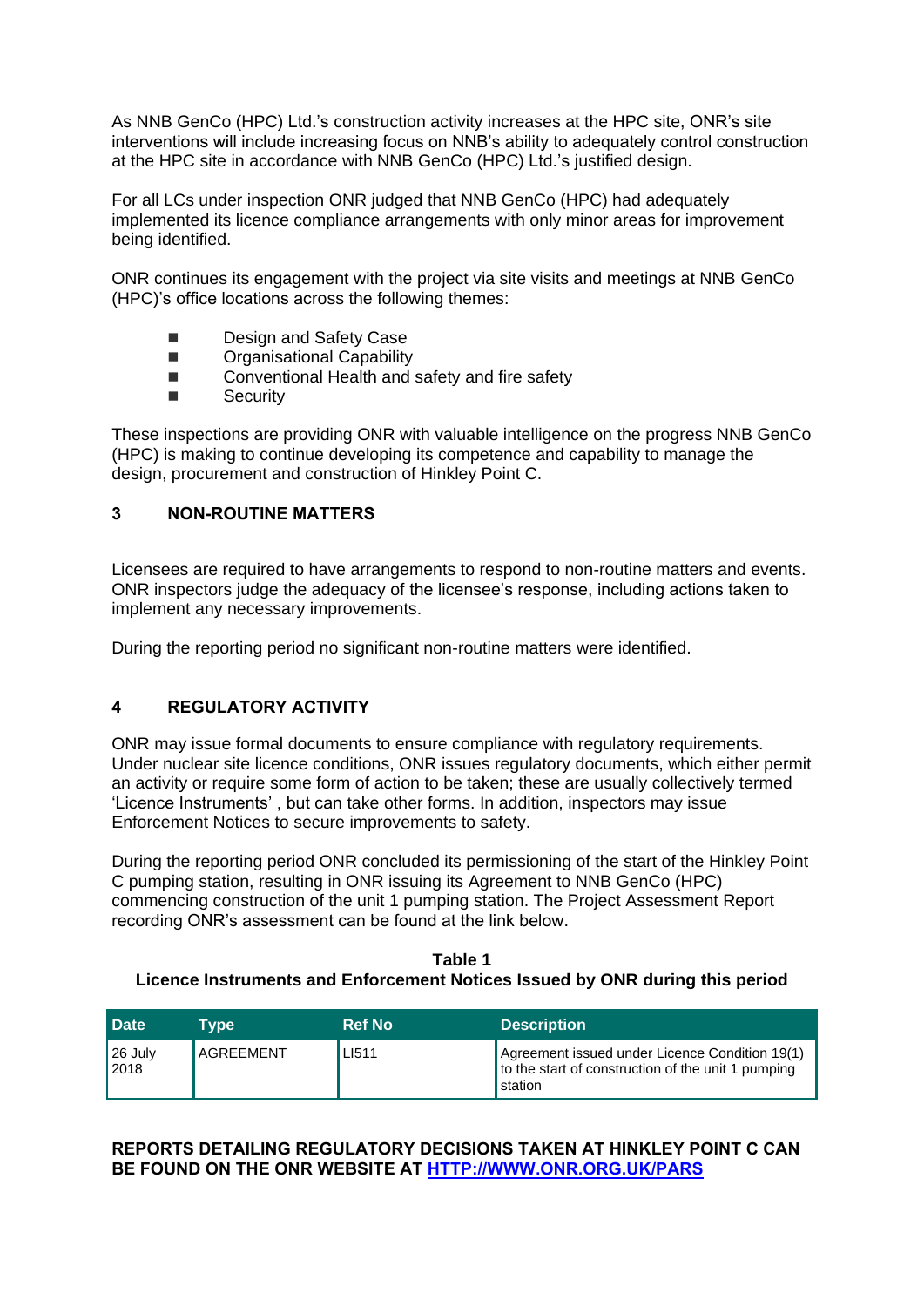#### <span id="page-4-0"></span>**5 NEWS FROM ONR**

#### **STAKEHOLDER ENGAGEMENT**

In August our Chief Nuclear Inspector Mark Foy and Deputy Chief Inspector Mina Golshan, hosted a webinar for stakeholders on the outcomes of the UK report to the Joint Convention. This is a new channel of communication which we have introduced, and further webinars are planned for November and February 2019. If you would like to find out more, please contact the ONR Communications team at contact@onr.gov.uk

The ONR/NGO engagement forum took place on 11 October in London. This is a forum to discuss strategic, cross-cutting regulatory matters. Site specific matters are normally addressed via Site Stakeholder Groups. We are always keen to engage with a range of stakeholders and groups on nuclear safety and security issues, so if you do represent a nuclear-interest Non-Governmental Organisation, and are not already involved through our forum or via a Site Stakeholder Group, then please get in touch with the ONR Communications team for further details, via [contact@onr.gov.uk](mailto:contact@onr.gov.uk) Regulatory News

On 25 July we announced our decision to prosecute the Atomic Weapons Establishment for offences under Section 2 (1)\* of the Health and Safety at Work etc. Act (1974). This charge related to an electrical incident on 27 June, 2017, which resulted in injury to an AWE employee. The incident was a conventional health and safety matter and there was no radiological risk to workers or the public. At a court hearing on 18 September, AWE pleaded guilty to the charge and sentencing was adjourned until 9 November, 2018. In a separate case brought by ONR, EDF Energy Nuclear Generation Ltd and Doosan Babcock Ltd pleaded guilty on 10 October, 2018) to offences under the Health & Safety at Work etc. Act 1974, section 3(1) and the Work at Height Regulations 2005, Regulation 4(1) respectively. The charges relate to an incident on 12 April 2017 at the Hinkley Point B nuclear power station, which resulted in a serious injury to a Doosan Babcock Ltd employee. Following a hearing at Taunton Magistrates Court, the case was committed for sentencing at Taunton Crown Court with an initial hearing date set for 16 November 2018, although this date is subject is change.

Both of these cases related to conventional, industrial-type incidents that would have been subject to regulation by the Health and Safety executive prior to ONR's creation four years ago, when we gained responsibility for such matters on licensed sites. There was no radiological risk to workers or the public.

Updates on each case will be published on our website [www.onr.org.uk](http://www.onr.org.uk/) We have recently published our [Statement of civil incidents](http://www.onr.org.uk/quarterly-stat/2018-2.htm) meeting the Ministerial Reportable Criteria (MRC) reported to ONR - Q2 2018 (1 April 2018 to 30 June 2018).Full details are available on our [website.](http://www.onr.org.uk/quarterly-stat/2018-2.htm)

#### **CORPORATE NEWS**

In July we published our second [gender pay report.](http://news.onr.org.uk/2018/07/onr-publishes-second-gender-pay-report/) The organisation-wide results show that ONR has a mean gender pay gap of 35.2%, which is wider than last year, although it is broadly similar to the rest of the UK nuclear industry and anticipated given our workforce profile, and that of the industries from which we have historically recruited. ONR is committed to addressing this issue and continues to focus on improving diversity and inclusion.

Our Chief Executive, Adriènne Kelbie, has agreed a three-year contract extension, taking her term of employment to January 2022.